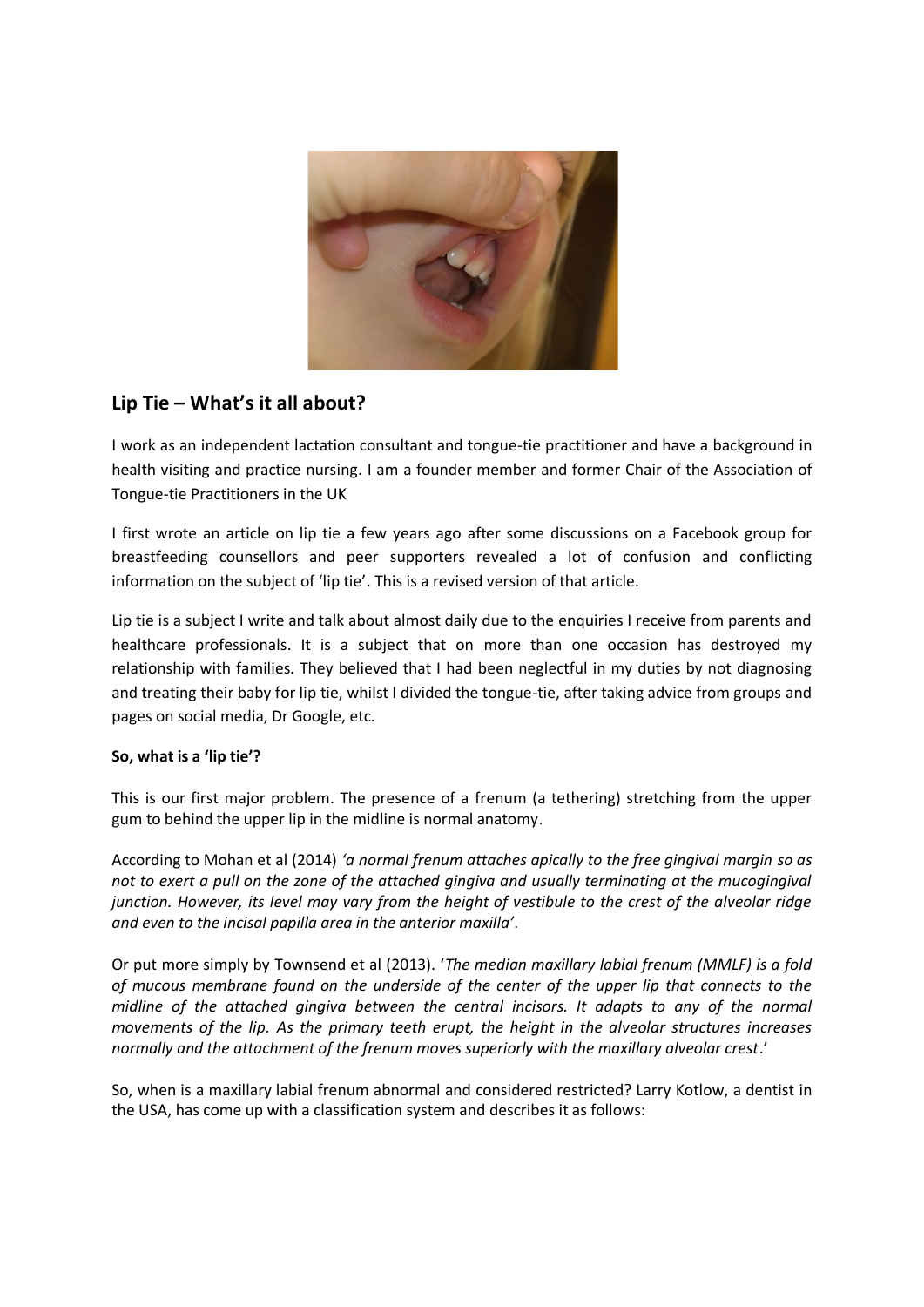*The upper lip can be classified by assessing the inner lip's mucosal attachment. When the lip attachment inserts into the zone where the two upper front teeth will emerge and extends beyond the maxillary alveolar ridge into the palatal area, the lip-tie is classified as a Class IV lip-tie, inserting into the zone just forward of the palatal area between the area of the future two front teeth is a Class III lip-tie, the insertion zone into the area of the free and attached gingival is identified as a Class II lip-tie and if the attachment is above this area, it is identified as Class I.*

For images of lip ties and how they look within this classification system go to [https://www.researchgate.net/figure/Lawrence-L-Kotlow-upper-lip-tie](https://www.researchgate.net/figure/Lawrence-L-Kotlow-upper-lip-tie-classifications_fig1_301748916)classifications fig1 301748916.

*.*

Kotlow's diagnosis of a lip tie is based on where the frenum inserts or attaches. Note that according to him all types of maxillary labial frenums are 'lip ties'. There is no reference to what is normal. However, according to Mohan et al (2014) (and others including Placek et al, 1974) the level of attachment in a normal frenum may vary '*from the height of vestibule to the crest of the alveolar ridge and even to the incisal papilla area in the anterior maxilla'.* So according to Mohan et al (2014) the 4 types of 'lip ties' described by Kotlow are all normal anatomy.

Kotlow's diagnostic classifications rely solely on appearance. But what about function? When assessing tongue-ties there is a consensus that it is all about function. *'A determination of tongue-tie should be made first on function and second on appearance. The now-substantial body of available research shows that functional criteria supersede appearance criteria'* (Hazelbaker, 2010, p151). Whilst we have assessment tools that look at function for tongue-tie the same does not exist for lip tie.

Kotlow (2015) provides this as a rationale for treating lip tie '*the maxillary lip should be free to enable the infant's lip to extend upward to maximize the infant's attachment onto the areola, rather than onto just the nipple. When the upper lip's inner mucosa is attached to the alveolar ridge of the maxillary arch and the lip is unable to fully flange upward, it also can also become a factor in creating a shallow latch which then can allow the passage of excess air to be introduced into the infant's belly resulting in aerophasia and reflux.*'

In one of his many online blogs written on 6 March 2014 Bobby Ghaheri, an ENT Surgeon from the USA who treats lip ties and tongue-tie, made this acknowledgement. *'It is important to know that there are no peer-reviewed studies showing the efficacy of dividing an ULT when breastfeeding is impacted. While there are qualitative objective measures that seek to grade the severity of breastfeeding dysfunction with respect to a tongue-tie, no such measures exist for an ULT.*'

Furthermore, a systematic review of the literature on breasting and lip tie (Nakhash, et al, 2019) concluded:

*No RCT were found, and the evidence for routine ULT release in infants with breastfeeding difficulties is poor. The classification system proposed by Kotlow has not been found reliable both in terms of inter and intraobserver agreement and in terms of predicting the severity of the breastfeeding difficulties.*

In a Facebook exchange with Bobby Ghaheri and some of his colleagues I asked them how they decide a lip requires division. The responses were that it is based on the presence of tension and a general acknowledgment that they were probably all applying different criteria. This was reflected in the fact that they all reported varying numbers of babies presenting with tongue-ties who also require lip tie division. Anything from 20% up to almost all babies with tongue-tie were also being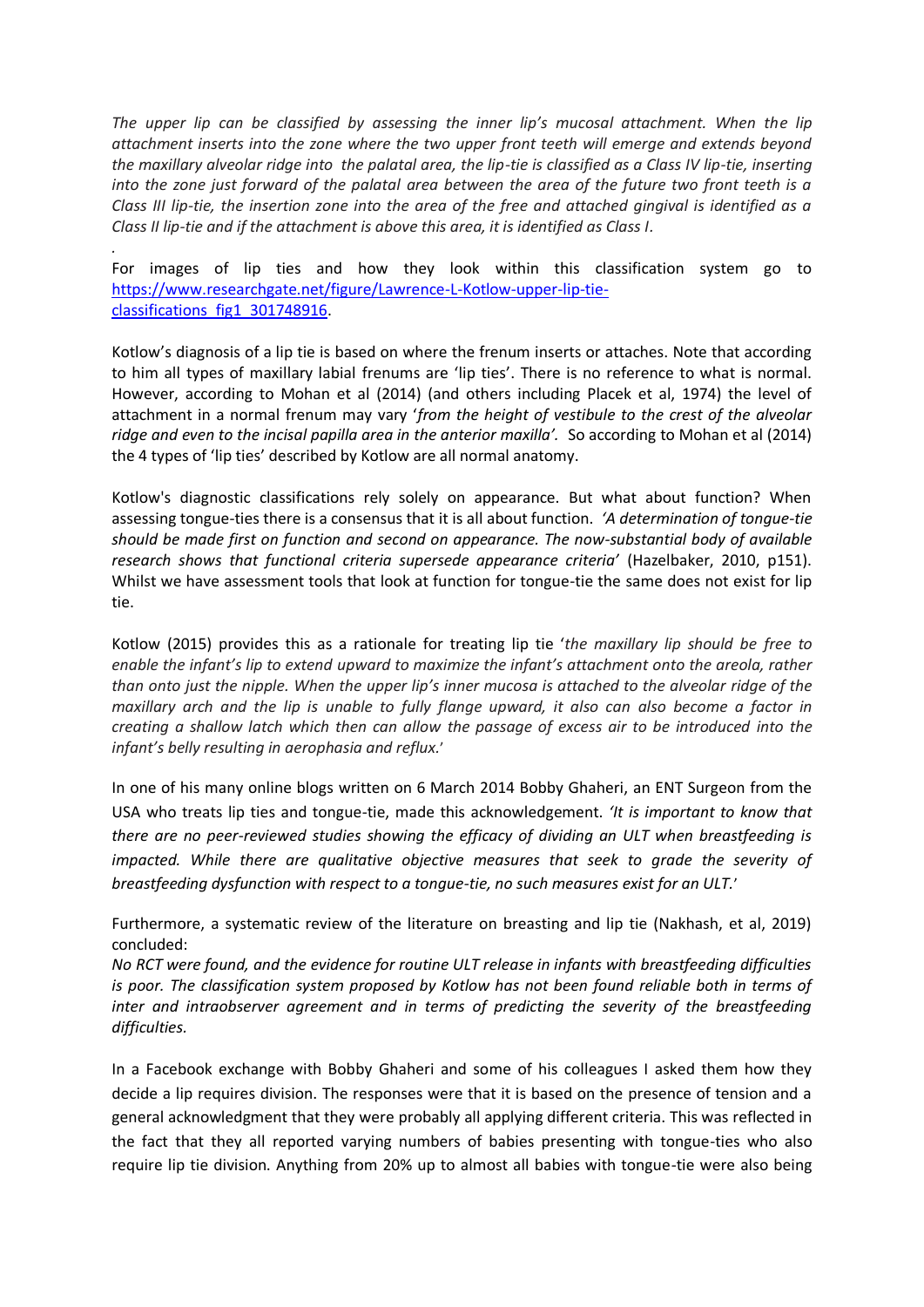treated for lip tie. In his blog of 8 October 2014 Bobby wrote this, *'degree of restriction can be determined by feeling the lip and trying to elevate it, mimicking the flanging motion needed on the breast. Alternatively, an IBCLC (international board-certified lactation consultant) can evaluate what the lip is doing on the breast.*'

So, both Larry Kotlow and Bobby Ghaheri mention the need for the top lip to flange to achieve a deep and effective latch. Is this true? This is the opinion of a dentist and an ENT surgeon. So, what do the experts in breastfeeding, lactation consultants, have to say about the role of the lips?



Baby with top lip in neutral position Baby with top lip flanged

Catherine Watson Genna IBCLC in her latest 2017 edition of Supporting Sucking Skills in Breastfeeding Infants says 'lips are gently applied to the breast with the lower lip flanged completely outward and the upper lip neutral to slightly flanged (p 28). This ascertain has since been demonstrated to be correct in a study conducted in New Zealand were they used MRI to study breastfeeding in 11 infants and found that the upper lip was most commonly neutral with only 2 infants slightly flanging the upper lip [\(Mills et al, 2020\).](https://onlinelibrary.wiley.com/doi/full/10.1002/lio2.397)

She goes on to quote an article by Kay Hoover IBCLC from 1996 on page 37. *'The nasolabial crease should remain soft, and the upper lip should be neutral to slightly everted on the breast and should be relatively immobile during sucking.'* She goes on to say, *'an overly flanged upper lip is a sign of shallow attachment or overuse of the lip to compensate for tongue immobility'.* So, this could explain why some parents and healthcare professionals claim to have seen improvement in breastfeeding after lip tie division. The added ability to fully flange the top lip will allow a baby to compensate for continued poor positioning or tongue function issues. But of course, this is treating a symptom and not the underlying cause. Improving positioning, tongue –tie division, tongue exercises and suck training to promote effective tongue mobility would be more appropriate.

Alison Hazelbaker in her blog Modern Myths about Tongue-tie: The Unnecessary Controversy Continues wrote this:

*Let's look at the assertion that a tight, prominent upper lip frenum causes breastfeeding problems more closely. We can use anatomy, physiology and development as our guide. First: the upper*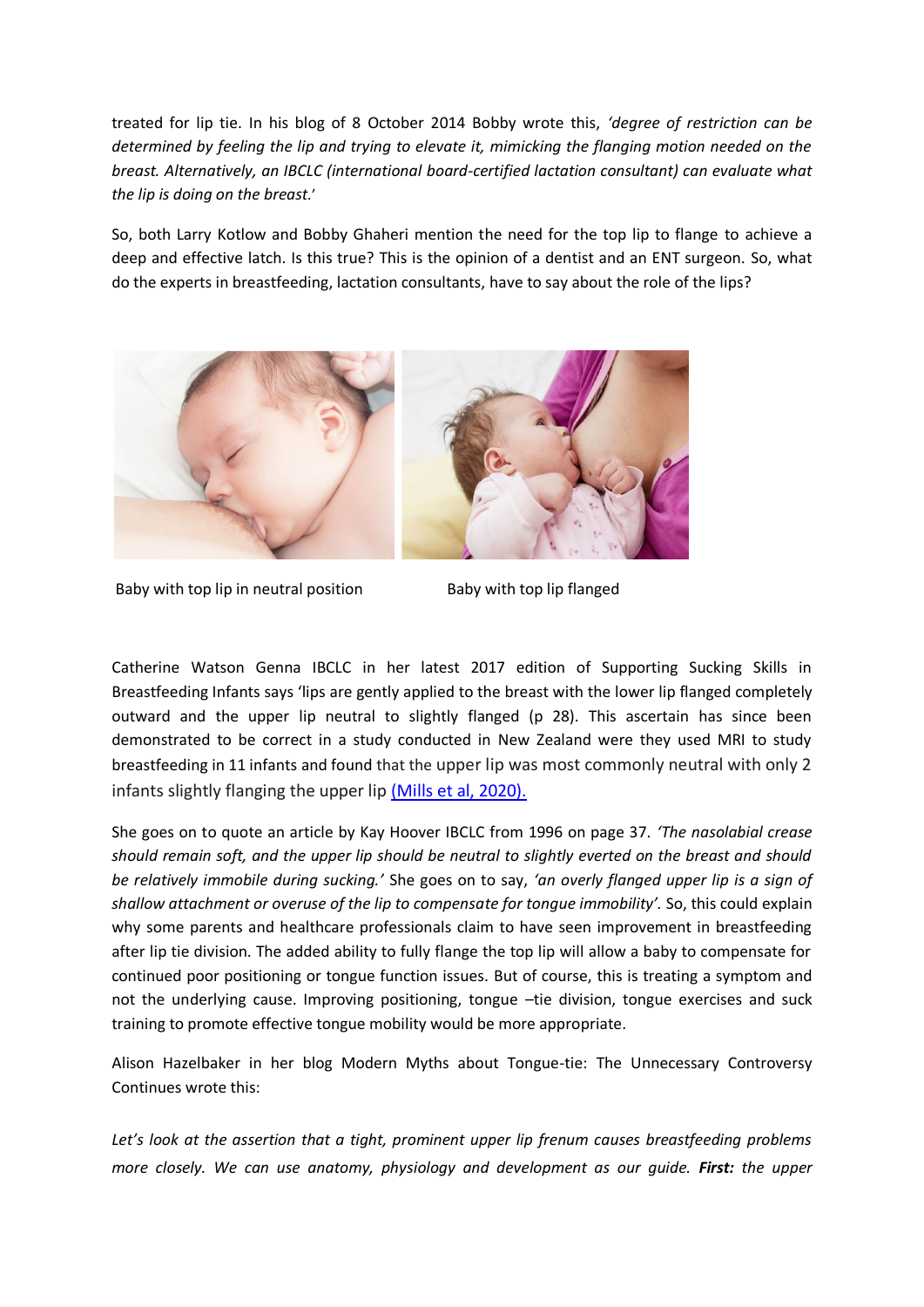*gumline changes with growth. A frenum that appears to be restricted in early infancy may substantially change as the baby grows. Second: breastfeeding does not require a lip flange, merely lip eversion. Third: the assertion that dental caries is caused by an upper lip tie begs to be proven. Breastmilk does not pool in the mouth. The position of the nipple in the mouth and the manner in which that milk is moved into the pharynx for the swallow won't allow it. Both the peristaltic action of the tongue and the pressure differential created by tongue movements quickly push/pull the milk to its ultimate destination. Fourth: the lips follow the tongue, if the tongue retracts, the lips move inward toward the gumline and when the tongue everts, the lips also evert. This is a developmental reflex that remains active throughout life. Anyone who has ever French-kissed can assert the truth of*  this. Tongue position plays such a keen role in the positioning of the lips that many types of **acquired** *structural issues, like torticollis, can cause the tongue to retract thereby pulling in the lips. In my experience, this can be mistaken for what the theorists call an upper lip tie.*

## **What about the treatment of lip tie?**

Whilst in the USA, Canada, and Australia it is relatively common for babies to have a lip tie division alongside a tongue-tie division this is not the case in the UK. The state funded National Health Service (NHS) in the UK generally does not offer lip tie division to babies for feeding issues. Some lip ties are treated on the NHS at around the age of 11 or 12 years if there are concerns about a diastema (gap in the teeth). But as explained at the beginning of this article '*as the primary teeth erupt, the height in the alveolar structures increases normally and the attachment of the frenum moves superiorly with the maxillary alveolar crest*.' (Townsend et al 2013). So many of the babies with the type 2, 3 and 4 lip ties on Kotlow's classification system will not need lip tie division as they get older anyway.

In the UK the Association of Tongue-tie Practitioners has produced this statement on lip tie on their websit[e www.tongue-tie.org.uk](http://www.tongue-tie.org.uk/) which explains concisely the UK position:

*Currently there is no published evidence supporting a link between breastfeeding issues and lip tie.* 

*The National Institute for Health and Care Excellence (NICE) have not issued any guidance on this issue and therefore training is not available in the UK in lip tie division for practitioners.* 

*This situation may change in the future if new research and evidence influences best practice guidelines. Currently nurse/midwife tongue-tie practitioners working in the UK cannot offer lip tie division as the Nursing and Midwifery Council's Code of Conduct states that nurses, midwives, and health visitors must 'deliver care based on the best available evidence or best practice' and ensure any advice given is evidence based if suggesting healthcare products or services.* 

*The Code also requires that nurses and midwives recognise and work within the limits of their competence. On the rare occasions that lip ties are divided by surgeons in the NHS it is usually done in relation to concerns about dental issues, not breastfeeding. If you have concerns about lip ties, we suggest you discuss this with your dentist.*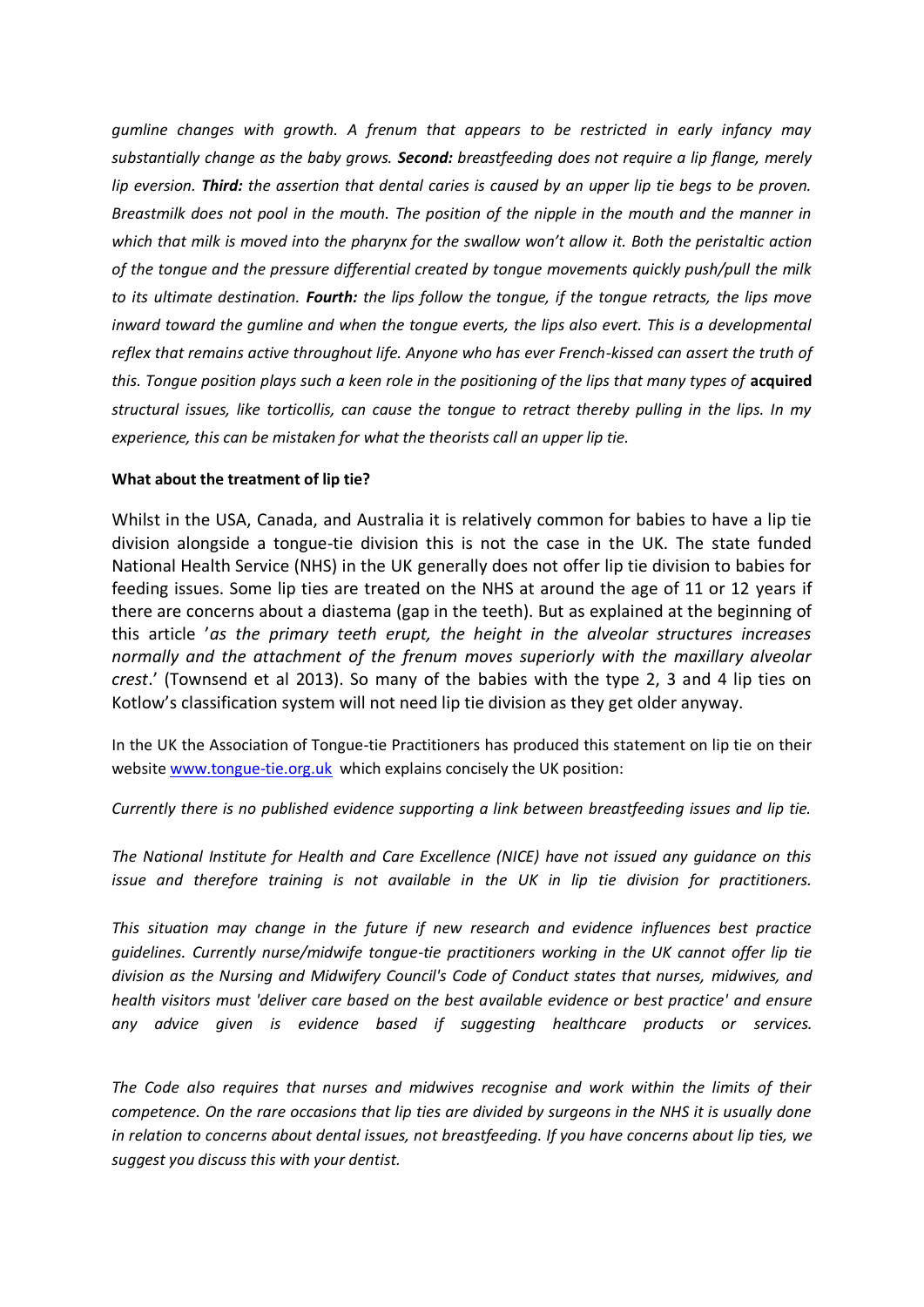Lip tie division for babies is available privately in the UK from a handful of dentists.

## **What does lip tie treatment involve?**

This website provides a description of how a lip tie may be treated either with scissors or laser <http://www.fauquierent.net/upperliptie.htm>

Local anaesthetic is used and the labial frenum may be clamped to crush the blood vessels before division. The maxillary labial frenum is much more sensitive and more vascular than a lingual frenum (tongue-tie) so the risk of pain and bleeding is greater. There is also a high risk of the lip tie to heal back together again because the lip is relatively immobile, compared to the tongue, and of course the lip rests against the gum constantly. So wound management involving massaging or pressing on the wound to break down adhesions is advised.

Not all doctors and dentists are convinced that the procedure is safe in babies either. Unlike tonguetie division which is a long-established procedure in babies dating back 400 years, lip tie division is a much more recently developed intervention. Angus Cameron, Associate Professor of Dentistry in Australia explained to me, in a telephone conversation in June 2015, that he had come across cases where the adult teeth inside the gum had been damaged during the procedure and where scar tissue formation had created a permanent diastema. He has this information on his website (http://sydneytonguetie.com.au/):

*There is currently NO evidence that a thick or short labial frenum has any negative influence on breast-feeding. The mere presence of a labial frenum does NOT indicate a need for surgery.*

*Releasing an upper labial frenum is a traumatic procedure that may also lead to more dental problems later including the persistance of an anterior diastema (gap between the front teeth) that is difficult to close orthodontically.*

# **What do we tell parents?**

As breastfeeding supporters and specialists we need to explain to parents first and foremost how a baby latches effectively to the breast, the role of the lip and how to achieve a good latch. We need to acknowledge that there is a lot of information on this issue on the internet but that there are large gaps within this information and experts are divided. With what we know about how babies latch if lip ties do affect feeding it will only be in a very tiny number of babies. However, even those practicing lip tie division acknowledge the lack of evidence that it impacts on feeding and the need for an evidence-based tool for assessment. Regardless of what any of us want to believe options for treatment may be limited and safety and efficacy of treatment has not been evaluated. So, our focus needs to be on supporting mothers and babies with our breastfeeding skills to understand and overcome the challenges they face and not to encourage them to pursue the idea that by simply cutting yet another piece of membrane in the mouth all their issues will be solved.

## **References**

Kotlow L TOTS–Tethered Oral Tissues The Assessment and Diagnosis of the Tongue and Upper Lip Ties in Breastfeeding [General Dentistry March 2015](https://www.oralhealthgroup.com/features/tots-tethered-oral-tissues-the-assessment-and-diagnosis-of-the-tongue-and-upper-lip-ties-in)